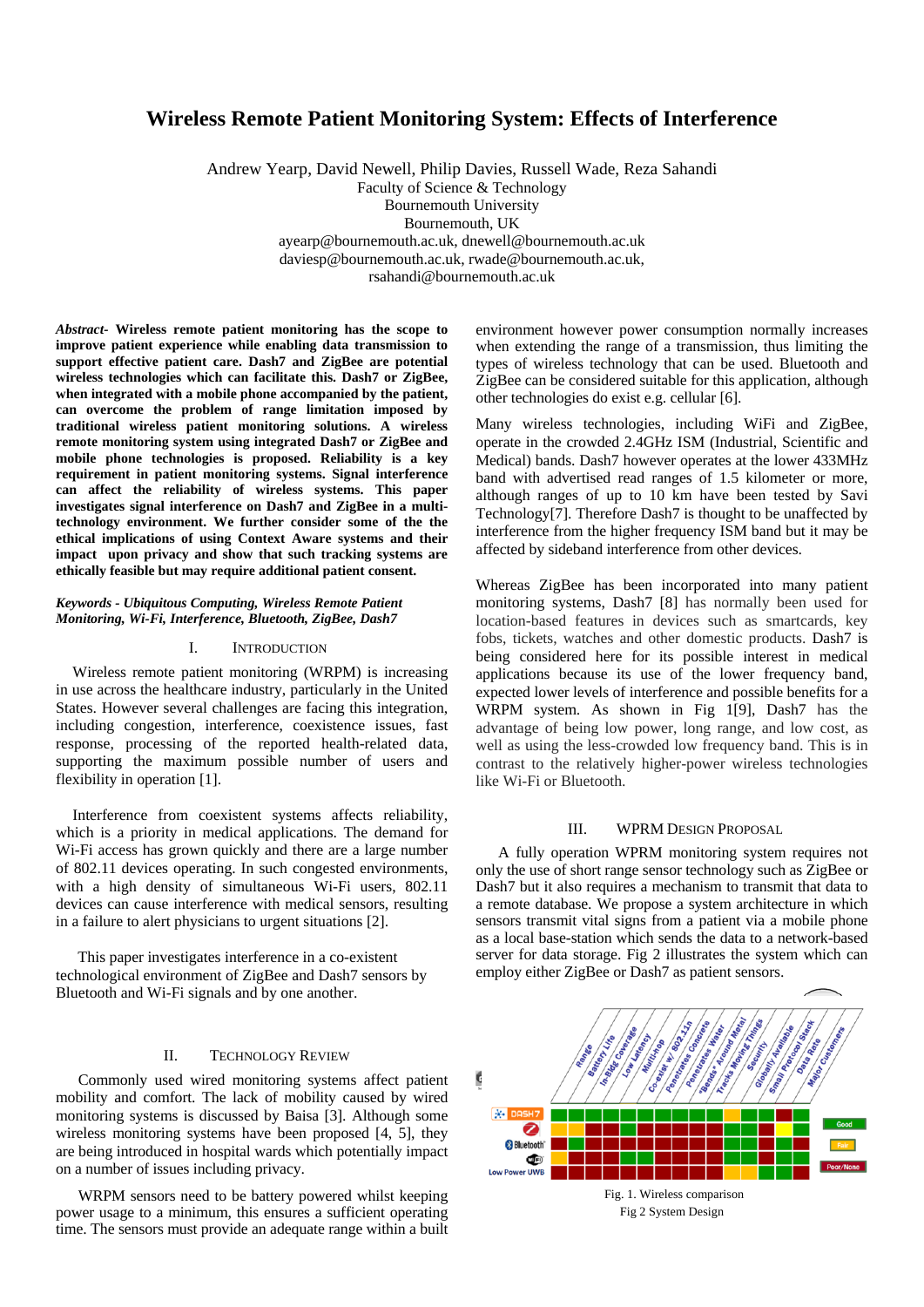This system picks up data from sensors on the patient and communicates that date onto the ZigBee or Dash7 network. The data is then passed to a mobile phone which patients keep close to them, either in their pockets or positioned within their room. The mobile phone then acts as a base station and transmits the data through the cellular system provided by the mobile service provider to the hospital server. This may be a cloud-based server or a hospital based server.

Chu et al [8] have proposed a ubiquitous personal health surveillance management system is an example of a system which uses a similar architecture using ZigBee technology and a mobile phone. However it is well known that Wi-Fi signals have a detrimental impact on ZigBee networks [10-12]. Furthermore, there has been little investigation of the effect of Bluetooth or a combination of various short range wireless signals on ZigBee or Dash7 signals.

In order to test the effectiveness of these kinds of designs for WRPM systems we looked at the resiliance of these kind of systems to interference effects.

## IV. TEST METHODOLOGY

 Availability comes at the cost of the band being used by an ever growing range of devices which may lead to interference. Interference is very undesirable in a monitoring system where accuracy is vital to the process being tracked.

Bluetooth, ZigBee and Wi-Fi standards operate in the Industrial Scientific and Medical (ISM) bands at a number of shared frequencies as shown in Table I. Although Dash7 uses the ISM band, it utilizes a different frequency range. Therefore, it is expected that its signals would not be significantly affected by the technologies using other parts of the ISM bands.

Consequently we set up an experimental system to test the interference effects between these technologies working in the 2.4GHz band.

## TABLE I.

| <b>Technology</b> | <b>Frequencies</b> |                           |                       |
|-------------------|--------------------|---------------------------|-----------------------|
| Bluetooth         |                    | 2.4GHz                    |                       |
| Wi-Fi             | 5GHZ (802.11n)     | $2.4$ GHZ<br>802.11 b/g/n |                       |
| ZigBee            | 868MHz (Europe)    | 915MHz<br>(America)       | 2.4GHz<br>(worldwide) |
| Dash7             | 433MHz             |                           |                       |

This experiment was conducted to explore the effect of interference on Dash 7 and ZigBee signals. Data packet loss was measured on ZigBee and Dash7 under a range of controlled conditions. The experiment was carried out in a room approximately 10.5m x 4m. Table II shows the equipment used while Fig 3 illustrates the position of the devices.

| Quantity | <b>Item</b>                   |
|----------|-------------------------------|
|          | Wizzikit Dash7 Modules        |
|          | Xbee ZigBee Modules           |
|          | Wireless Access Point         |
|          | Wi-Fi enabled Laptop Computer |

| Quantity | <b>Item</b>                            |
|----------|----------------------------------------|
|          | Desktop Computer                       |
|          | Blutooth Adapter (1 each per computer) |



Fig 3. Device Layout

 During the experiment, the devices remained in the same position, with the exception of one of the ZigBee and Dash7 modules. These modules were placed as a pair or individually at distance intervals in respect of the stationary devices. Seven distances were used as follows: adjacent, 30cm, 50cm, 1m, 2m, 5m and 10m. The distances were chosen to represent a range of real-world scenarios. For each position, ten readings were taken, and averaged. This process is repeated for each combination, as illustrated in Table III.

#### TABLE III.

| Test No | Device Combination                            |  |
|---------|-----------------------------------------------|--|
| 1       | ZigBee                                        |  |
| 2       | Dash7+Bluetooth                               |  |
| 3       | Bluetooth+Dash7+ZigBee (Testing ZigBee)       |  |
| 4       | Bluetooth+Dash7+ZigBee (Testing Dash7)        |  |
| 5       | Bluetooth+Wi-Fi+Dash7                         |  |
| 6       | $Bluetooth+Wi-Fi+ZigBee$                      |  |
| 7       | Bluetooth+Wi-Fi+ZigBee+Dash7 (Testing ZigBee) |  |
| 8       | Bluetooth+Wi-Fi+ZigBee+Dash7 (Testing Dash7)  |  |
| 9       | Wi-Fi+Dash7                                   |  |
|         |                                               |  |

 X-CTU software [13] was used to measure the effects of interference on each signal. This tool sends 100 packets to a remote node which are then sent back to the sender. The rate of packet loss in each round trip is interpreted as indicative of the interference. Before the full scale experiment was conducted a trial run identified some issues regarding power supply and X-CTU's configuration which were rectified before conducting the full scale test.

## V. RESULTS

 We found that whereas ZigBee transmissions were affected by interference, Dash7 transmissions are largely unaffected by the other technologies used in the experiment.

Fig 4 shows the packet loss for Dash7 in each combination. It was found that there was little or no packet loss for this technology and that this was consistent across the full range of distances. It can be seen that there were two packet losses, which were non-reproducible and it is likely that this was due to external signal interferences on the same band as Dash7 (433MHz) however further investigation is required.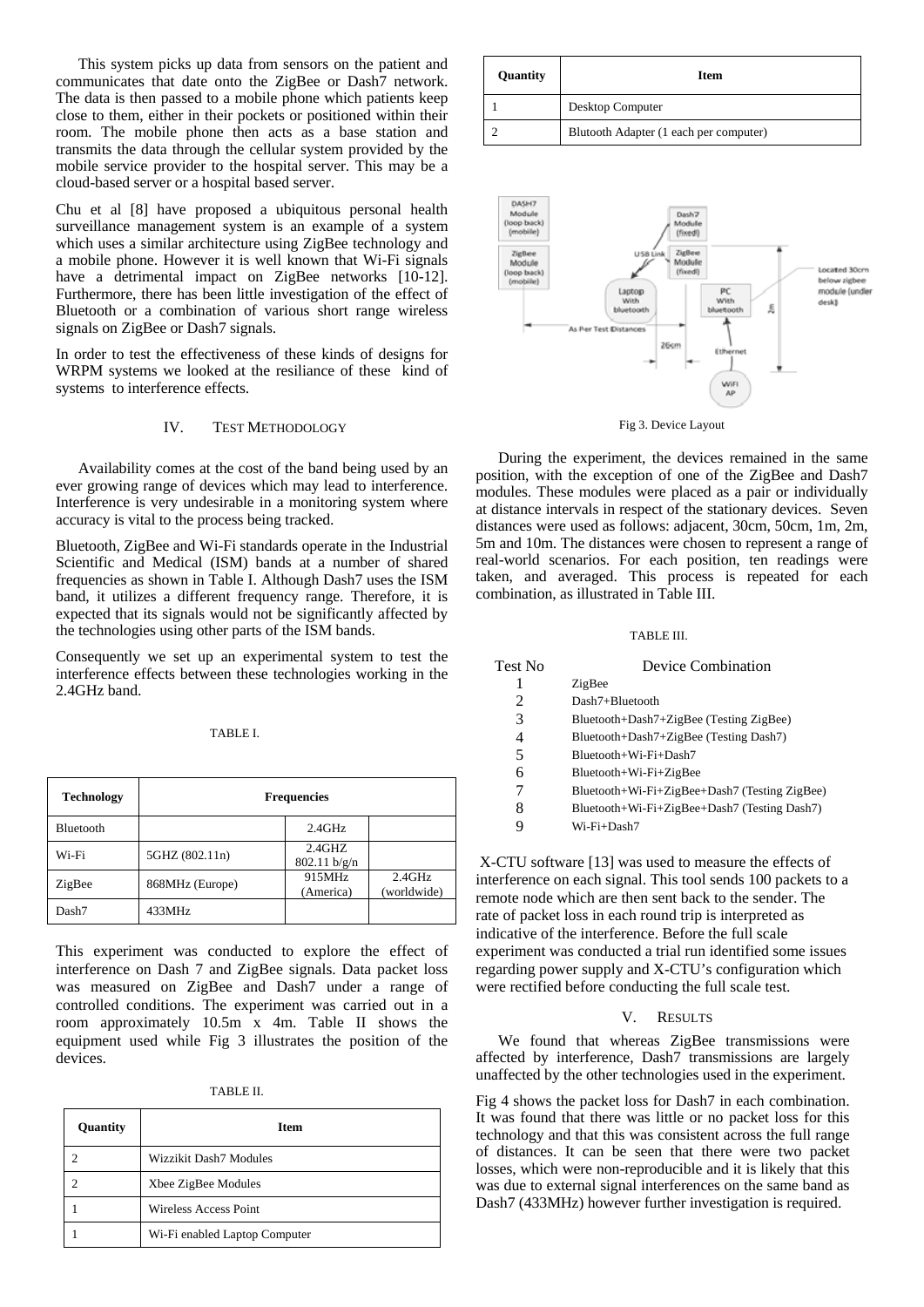

Fig 4. Packet loss for Dash7

 The effect of interference on ZigBee signals is much greater and much more significant, as shown in Figure 5. There was no packet loss at distances up-to and including 5m. At the distance of 10m there was a small amount of packet loss.

When ZigBee is used in the presence of Bluetooth, there were similar patterns of packet loss, but this was slightly higher at 10m. However, when Dash7 and Bluetooth were both active, ZigBee suffers more packet losses at the distances of 5m and 10m as shown in Fig 5.

 The effect of Wi-Fi on ZigBee was very severe with the loss of over 80% of the packets at distances of over 1m. However there was also a small amount of packet loss at 30cm. There was no packet loss at the distance of 50cm or when the modules were adjacent. This is shown in Fig 5. The unexpected results (no loss at 50cm) could be due to reflections or external interference.

 When Dash7 and Wi-Fi were both active, the packet loss of ZigBee increased, compared to the case when just Wi-Fi alone was active. This was true for all the distances, except when they were adjacent. This is shown in Figure 5.

 There was also packet loss in respect of ZigBee when both Wi-Fi and Bluetooth modules were active at distances from 30cm upwards. With this combination over 40% of the packets were lost at the distance of 30cm. Generally, data loss has increased with distance, but at 1m and 10m the loss is lower. This seems to be unique to this combination of Wi-Fi Bluetooth and ZigBee.

 During the experiment, the devices remained in the same position, with the exception of one of the ZigBee and one of the Dash7 modules.





#### VI. CONCLUSION

A wireless remote patient monitoring (WRPM) system based on ZigBee or Dash7 using mobile handsets is proposed. However, the reliability of wireless systems in medical application is central to their effectiveness and any interference with their operation would seriously compromise the monitoring system. We have demonstrated that ZigBee is highly susceptible to signal interference from Wi-Fi and Bluetooth and that Dash7 does not suffer from this problem. ZigBee is highly compromised in a medical environment where reliability of transmission is important. On the other hand Dash7 has proved to be less sensitive to interference and is much more reliable in a medical environment. That is not to say that it is completely immune to possible interference from other communication technologies that operate in the same unlicensed frequency bands. For the present at least, Dash7 appears to be a better choice for wireless patient monitoring systems compared to ZigBee and Bluetooth.

## VII. FINAL WORD ON ETHICAL ISSUES

Wireless remote patient monitoring (WRPM) systems can improve patient comfort and mobility while allowing continuous monitoring. Due to the nature of this technology the network communicates wirelessly without notifying any parties that they or their equipment is being monitored and tracked. Consequently the technology has privacy issues associated with it. [6]. Garfinkel et al. [4] categorizes two threats associated with the use of personal tagging: individual threats and corporate data threats. It is the first of these which is of concern to patients whose data could be intercepted and tracked by third parties.

Kelly and Erickson [7] suggest that tagging objects linked to an individual may be used to collect information about the individual as much as about the object and hence their daily life can come under scrutiny. It may therefore be considered necessary not only to obtain written consent from patients for